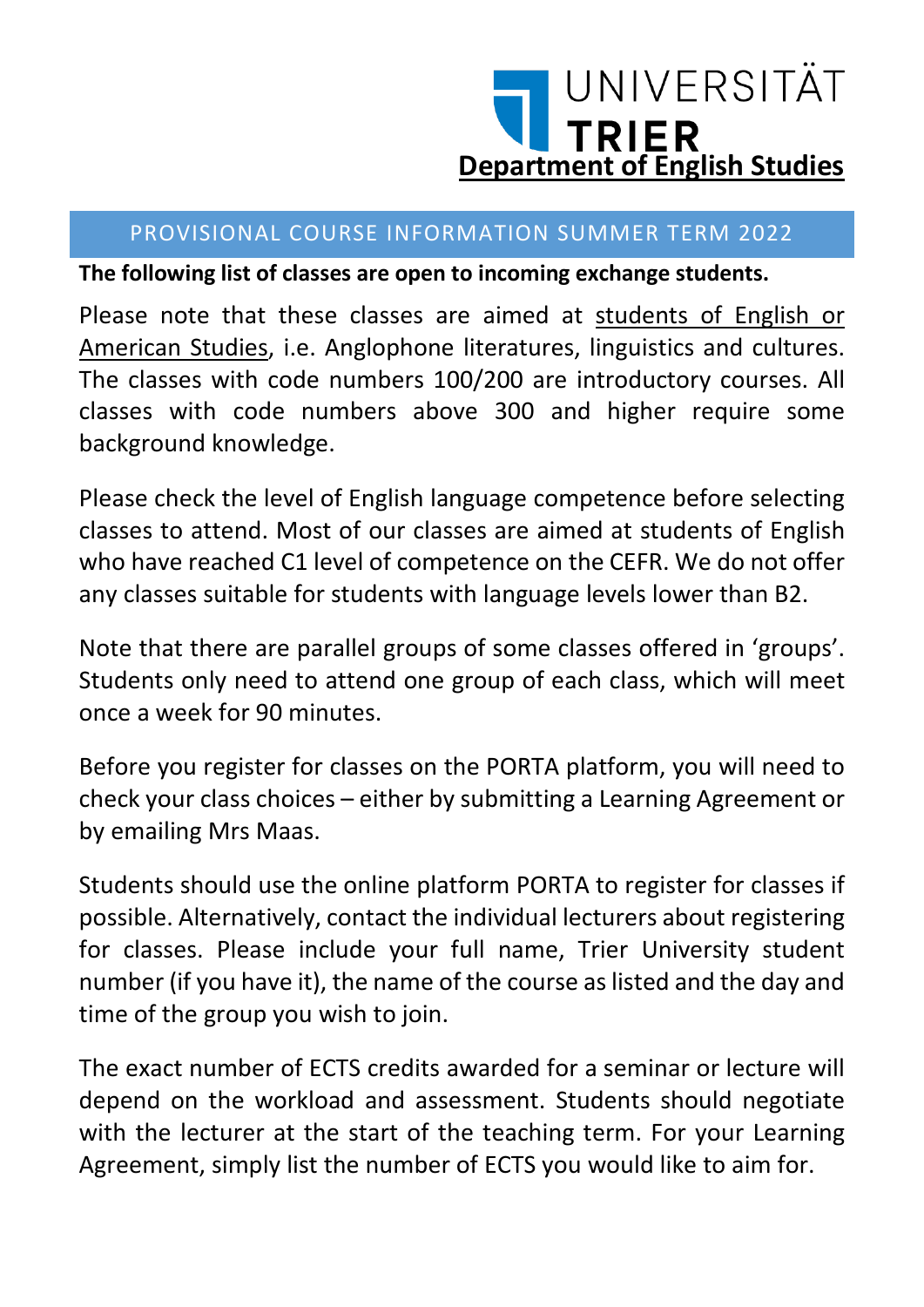# PRACTICAL LANGUAGE CLASSES

#### LANG 101 Integrated Language Study Skills

In this introductory class, the emphasis is on speaking and listening skills in an academic context, especially on giving oral presentations and making the most of a lecture course. The class equips students with the kinds of language, language awareness, and essential study skills they will need to successfully complete their English Studies degrees, and encourages them to develop learning strategies to improve their fluency and accuracy in English. The class also provides students with extensive speaking practice and aims to reduce their inhibitions about working in groups and speaking in front of their peers in presentations and discussions, in order to prepare students for future work. Extensive self-study and guided homework is obligatory.

CEFR Level: B2+ ECTS Credits: 4 or 5 Groups: Mon 14-16, Weds 8-10, Thurs 12-14 Contact: Mrs Clare Maas [\(cmmaas@uni-trier.de\)](mailto:cmmaas@uni-trier.de)

# LANG 201 Academic Writing for Students of English Studies

The goal of this introductory class is to teach students the basics of writing good essays of various genres in the Anglo-American tradition. The skills trained include finding the main idea of a text, writing topic sentences/thesis statements, writing concluding sentences/paragraphs, achieving coherence, unity, presenting support, adequately and correctly using and referencing supporting material/sources, recognising aspects of a good/bad essay, and giving constructive feedback. Assessment includes paragraph/essay-writing and independent study.

CEFR Level: B2+ ECTS Credits: 4 or 5 Groups: Mon 8-10, Tues 8-10, 10-12, 12-14, 14-16, Weds 8-10, Fri 10-12. Contact: Mrs Clare Maas [\(cmmaas@uni-trier.de\)](mailto:cmmaas@uni-trier.de)

#### LANG 302 Advanced Grammar

This course aims to help students accurately use and analyse the meanings of advanced English grammatical structures and to avoid German interference mistakes. The primary focus will be on verb usage, including tense/aspect, complementation, conditional sentences, reported speech, and active/passive voice. Other topics may include articles/determiners, participles, word order, or formal/colloquial language. Skills developed include grammatical accuracy,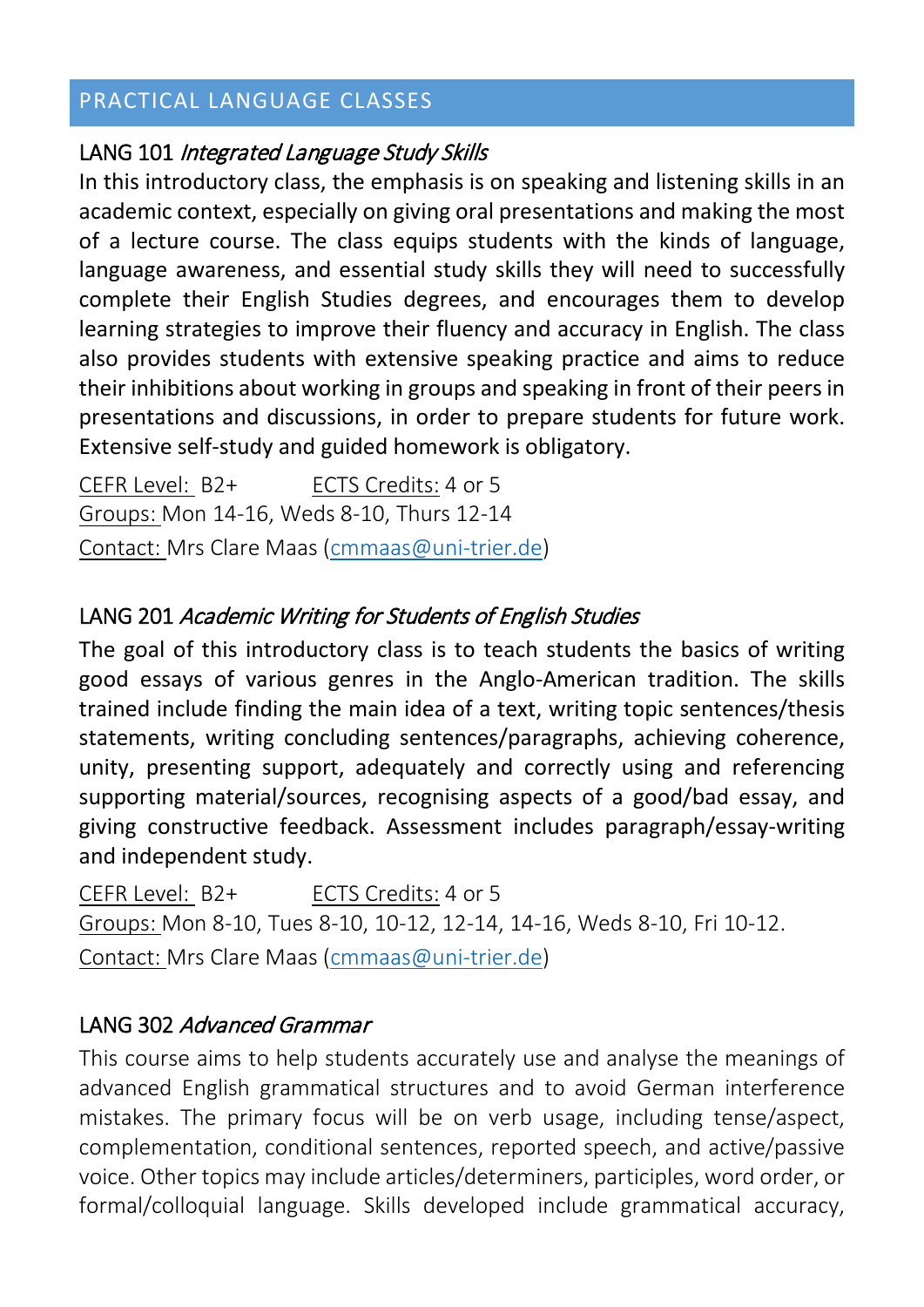fluency of written production, familiarity with meta-language, and using reference works. Assessment is in-class exams.

CEFR Level: B2-C1 ECTS Credits: 2 Groups: Tues 10-12, Fri 8-10. Contact: Dr Jennifer Skipp [\(skipp@uni-trier.de\)](mailto:skipp@uni-trier.de)

# **LANG 401** *North American Cultural Studies*

This overview class on American culture will cover various aspects of the United States including its history, geography, political system (federal, state and local), immigration and various ethnic groups, business, environment, education, leisure, family, values, religion and current affairs, among others. Assessment includes an oral presentation and an essay.

CEFR Level: B2-C1 ECTS Credits: 3 or 4 Groups: Mon 10-12, Tues 8-10, Weds 10-12, 12-14, 14-16, Fri 10-12 Contact: Dr Jennifer Skipp [\(skipp@uni-trier.de\)](mailto:skipp@uni-trier.de)

# LANG 402 Translation German – English

This course introduces students to the basic principles of effective translation from German into English, whilst contrastively analysing important grammar points of these two languages. By the end of this course, students should have greater fluency and accuracy when writing in their L2 and be able to use appropriate terminology to describe linguistic situations and inter-linguistic relationships. Assessment is in-class exams. Participants need at least B2+ level competence in both English and German.

CEFR Level: B2-C1 ECTS Credits: 2 Groups: Weds 10-12, Thurs 10-12, 12-14, 14-16.

Contact: Dr Jennifer Skipp [\(skipp@uni-trier.de\)](mailto:skipp@uni-trier.de)

# **LANG 601** *Translation Studies*

The aim of this course is to further develop students' ability to sensitively translate various text types from German into English, applying theories and strategies from the field of translation studies to produce translations of culturally specific texts and tackle problems of 'untranslatability' due to cultural specificity. Participants need C1-level competence in both German and English.

CEFR Level: C1 ECTS Credits: 6 Groups: Thurs 8-10 Contact: Mr Michael Banks[, banks@uni-trier.de](mailto:banks@uni-trier.de)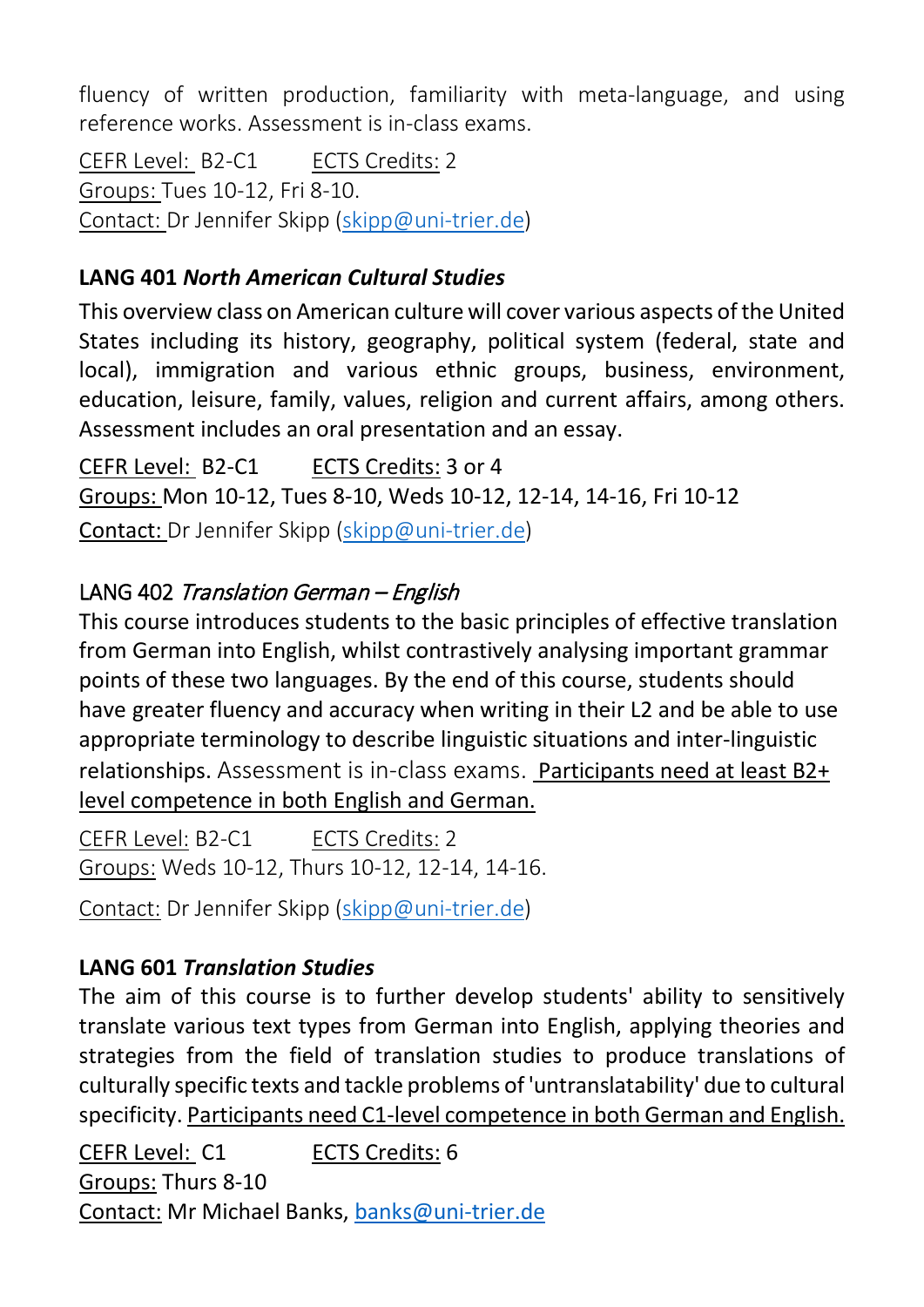# **LANG 601** *Creative Writing*

The main aim of this course is for students to regularly produce, reflect and improve their own writing and review and critique the work of others.

### **Objectives:**

- to identify the motivation for writing creative texts;

- to analyse components of effective creative writing and use textual and linguistic strategies to communicate ideas and meaning to readers;

- to use clear and diverse language to create vivid pictures of character, setting, time and dialogue;

- to structure texts appropriately;
- to review and edit texts based on feedback;

- to produce accurate language at an advanced level.

Please note that whilst you will write on your own, you become part of a Reading Circle and work on some activities together, especially sharing ideas and giving initial feedback on each other's texts.

CEFR Level: C1 ECTS Credits: 6

Groups: Mon 10-12

Contact: Mr Michael Banks[, banks@uni-trier.de](mailto:banks@uni-trier.de)

# **LANG 601** *Professional Intercultural Communication*

In this class, we will consider how to communicate effectively in a wide variety of contexts in English, including professional environments, with a particular focus on the following points:

- 1. Introduction to written business communication, with a focus on CVs and covering letters
- 2. Understanding and producing British English intonation
- 3. Communicating effectively through production and interpretation of intonation, body language and facial expressions, taking into account intercultural, group and individual factors
- 4. Intercultural differences in (professional) communication, with a specific focus on Germany versus the UK/USA
- 5. Analysing and applying habitual/appropriate modes of business communication in different corporate/business cultures

CEFR Level: C1 ECTS Credits: 6 Groups: Weds 12-14 Contact: Mr Michael Banks[, banks@uni-trier.de](mailto:banks@uni-trier.de)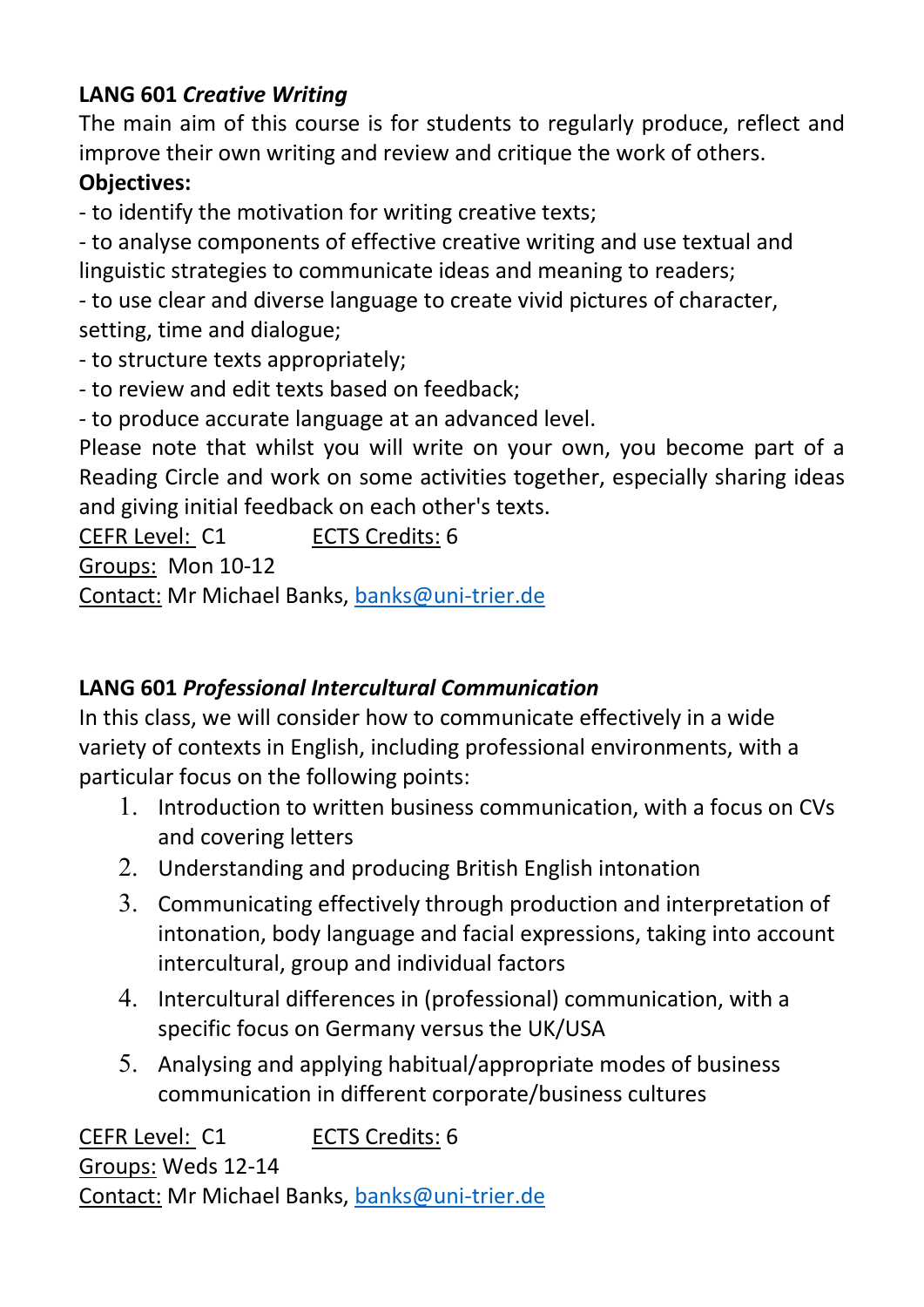# **LANG 601** *Creative Writing – Speculative Fiction*

In this course, we will focus on how science fiction and fantasy are written, the diversity of techniques, styles and language used, and what makes for good texts. Throughout the term, students will practice their own creative writing in these genres. Assessment will include two assessed pieces of work as well as a weekly writing journal. Students should be prepared not only to discuss the mechanics of writing but also to share and evaluate their writing in groups or with the class.

CEFR Level: C1 ECTS Credits: 6 Groups: Thurs 10-12 Contact: Mr Michael Banks[, banks@uni-trier.de](mailto:banks@uni-trier.de)

# **LANG 601** *Discussion & Debate*

This course aims to provide continued oral practice at a high level whilst integrating research and analytical skills. Topics for discussion and debate will be of a controversial nature and related to the English-speaking world. Primary topics will be narrowed down and selected by students. Students are expected to participate fully in each session as the course is highly dependent upon verbal interaction. This course will include and focus on: pair/small-group work, debate, discussion, academic research, analytical and deductive reasoning, persuasive language, appropriate register.

CEFR Level: C1 ECTS Credits: 6 Groups: Mon 12-14 Contact: Mr Michael Banks[, banks@uni-trier.de](mailto:banks@uni-trier.de)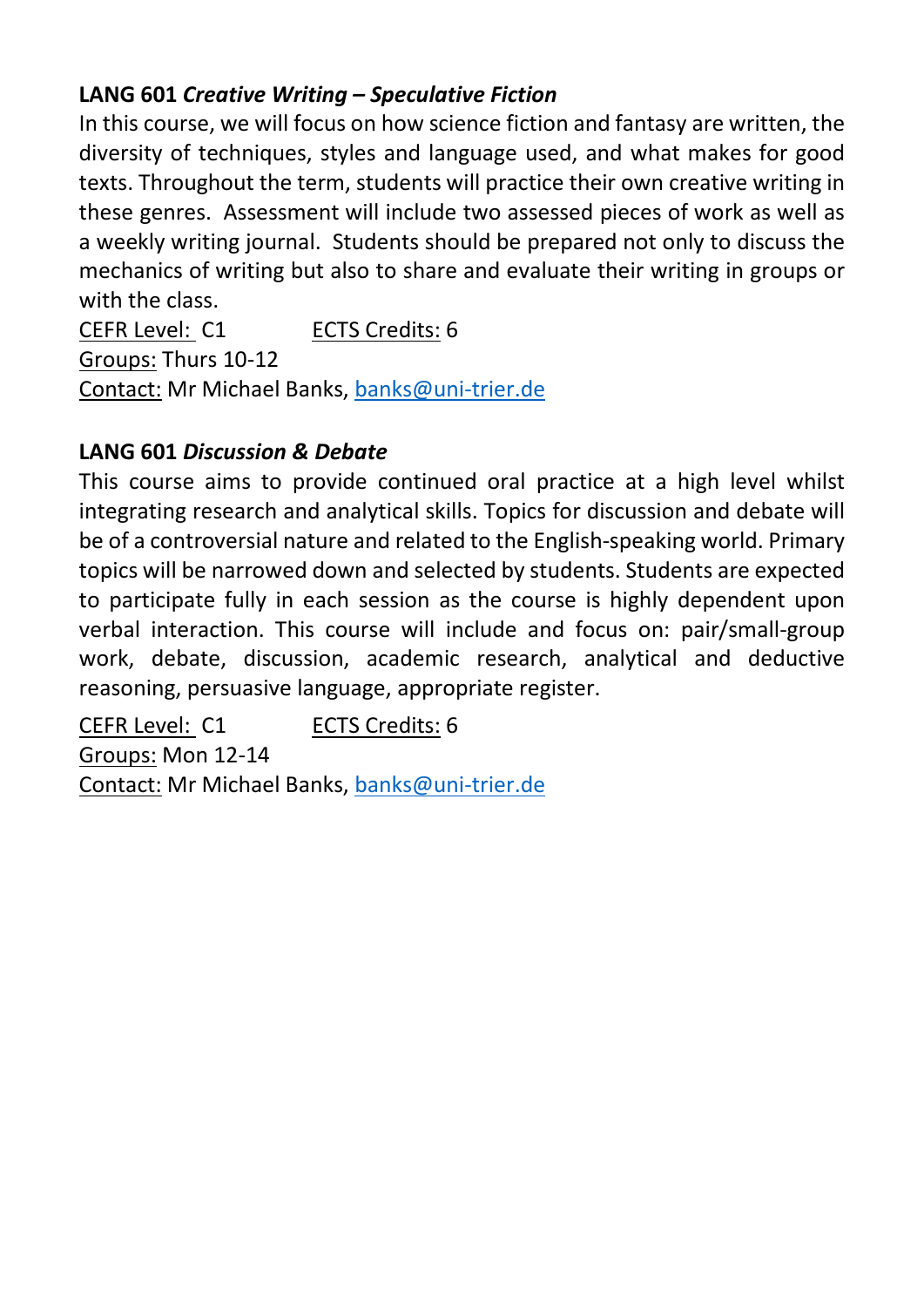# LINGUISTICS CLASSES

#### LING 101V Introduction to Linguistic Studies 1 *(Lecture)*

This lecture offers a basic introduction to a range of topics in English Linguistics: Phonetics/Phonology, Morphology, Syntax, Pragmatics and Discourse Analysis. It is aimed at first-semester students and requires no previous knowledge in English Linguistics.

CEFR Level: B2+ ECTS Credits: 3 or 6 Groups: Tues 12-14 Contact: Prof. Sebastian Hoffmann, [hoffmann@uni-trier.de](mailto:hoffmann@uni-trier.de)

# LING 102V/ METH Introduction to English Language Teaching (ELT) *(Lecture)*

The major aim of this lecture is to enable students to reflect systematically and make informed judgements about language learning and language teaching and to better understand the complex processes involved in both. The basic knowledge required to do this, i.e. knowledge of the concepts and methods in language teaching and knowledge about language, is the central concern of this lecture.

CEFR Level: B2+ ECTS Credits: 3 or 5 Groups: Fri 12-14 Contact: Prof. Henning Rossa, [rossa@uni-trier.de](mailto:rossa@uni-trier.de)

#### LING 201V Introduction to Linguistic Studies 2

Following on from Introduction to Linguistic Studies 1, this is an introductory class acquainting students with social, regional and historical variation in English.

CEFR Level: B2+ ECTS Credits: 2, 4, 6 or 7 Groups: Mon 10-12, 14-16, Tues 10-12, 16-18, Weds 10-12, 12-14, Thurs 8-10, Contact: Dr Bettina Kraft[, kraftb@uni-trier.de](mailto:kraftb@uni-trier.de)

# LING 401 METH Integrating Digital Tools in English Language Teaching tbc CEFR Level: B2-C1 ECTS Credits: 2, 4, 6 or 7 Groups: Mon 14-16

Contact: Ms Lisa Klassen [\(klassen@uni-trier.de\)](mailto:klassen@uni-trier.de)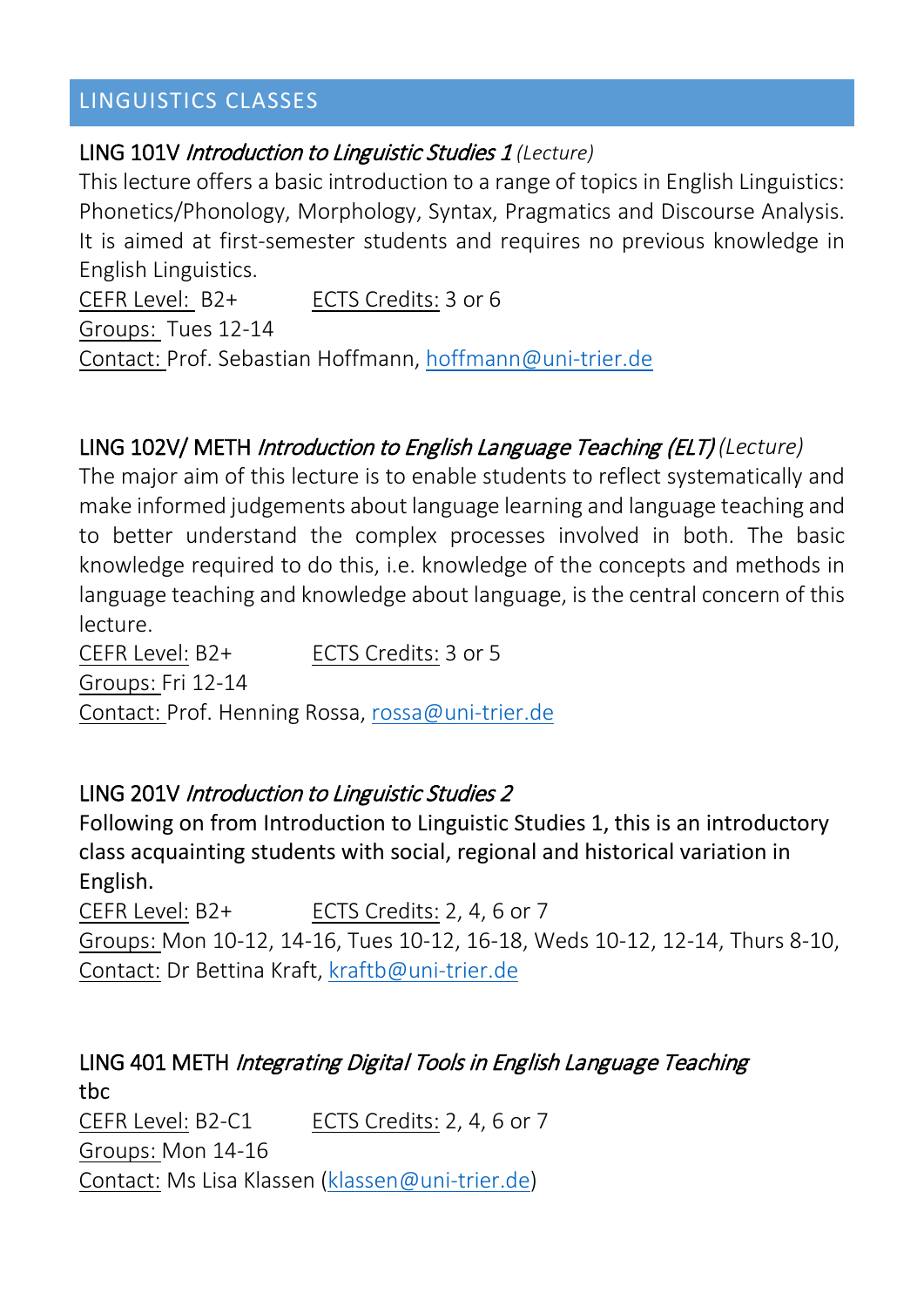# LING 401 METH Intercultural Communication

In this seminar, we will explore how learners achieve cross-cultural communicative competence and how teachers can integrate a focus on culture into their curriculum. We will investigate the various facets of the notion of culture as well as the diverse cultures of many of the varieties of English around the globe, with special emphasis on using a multi-method and multi-modal approach.

CEFR Level: B2-C1 ECTS Credits: 2, 4, 6 or 7 Groups: Thurs 8-10, 10-12 Contact: Dr Bettina Kraft [\(kraftb@uni-trier.de\)](mailto:kraftb@uni-trier.de)

# LING 401 METH Corpus Linguistics

Have you ever wondered how we know what we know about language? Corpora are collections of language and they are one of our major sources of insight into how language works and how it is used. But how exactly is a corpus compiled and structured? And how can we use its data to tell us what we want to know? These are the questions that we will address in this class.

CEFR Level: B2-C1 ECTS Credits: 2, 4, 6 or 7 Groups: Thurs 14-16 Contact: Ms Tammy Ganster [\(ganster@uni-trier.de\)](mailto:ganster@uni-trier.de)

# LING 401 METH Early Foreign Language Learning

tbc CEFR Level: B2-C1 ECTS Credits: 2, 4, 6 or 7 Groups: Thurs 14-16, Fri 10-12 Contact: Dr Marina Schramm [\(schramm@uni-trier.de\)](mailto:schramm@uni-trier.de)

LING 402V Language Typology and the Structure of English tbc CEFR Level: C1 ECTS Credits: 2 Groups: Tues 10-12 Contact: Prof. Sabine Arndt-Lappe [\(arndtlappe@uni-trier.de\)](mailto:arndtlappe@uni-trier.de)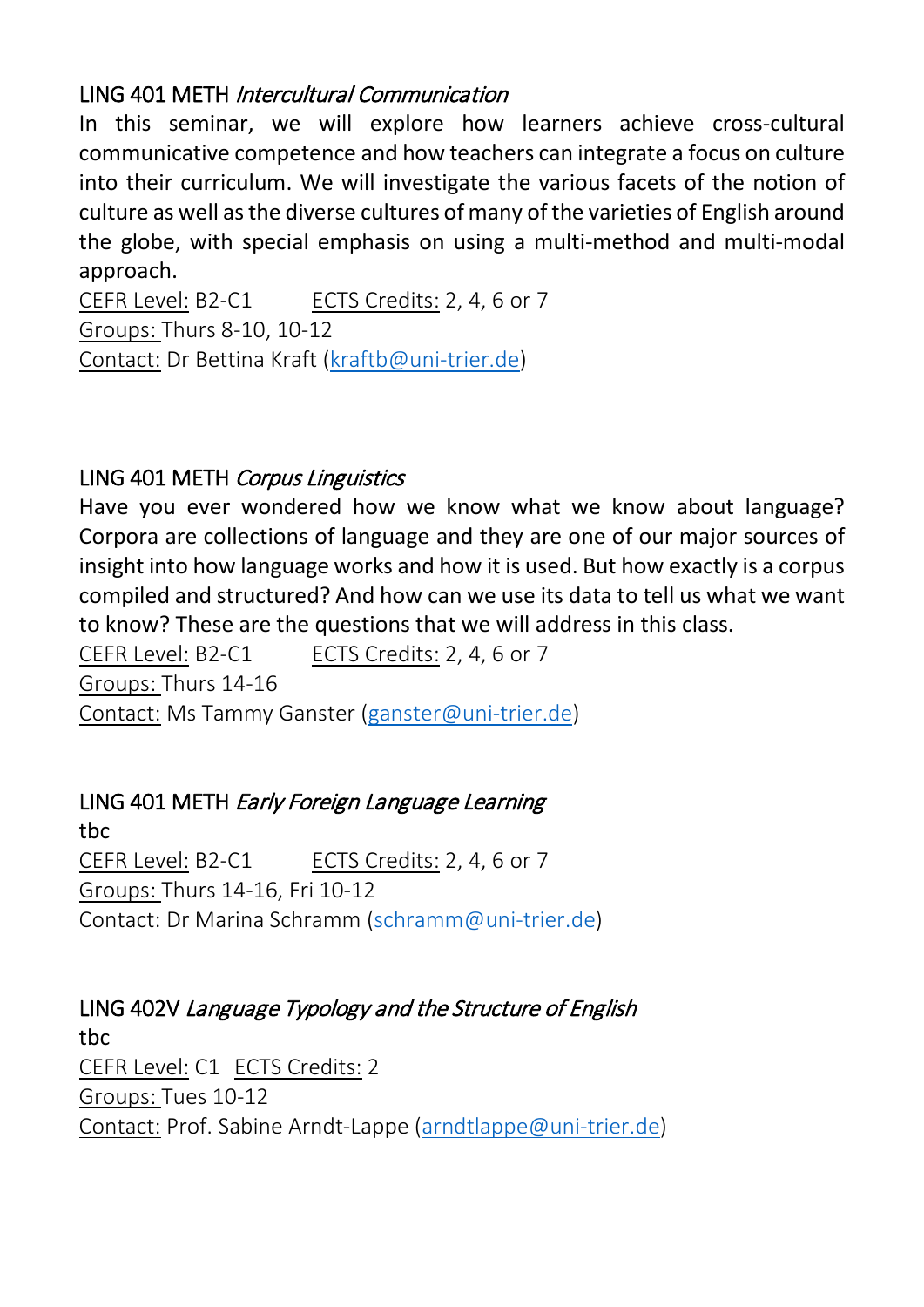### LITERATURE CLASSES

# **LIT 201V** *Introduction to Literary Studies 2: A History of English Literature (Lecture)*

This lecture offers a first dive into the history of English literature. Introducing texts, authors, and historical contexts from the pre-modern to the postmodern period, it is designed as a broad overview that presents students with an initial orientation of the relevant literary currents and landmark works. In particular, it will focus on the interrelation of historical, cultural, and literary developments. Students should be prepared to study an extensive amount of texts. Extracts of the texts discussed will be made available online via the StudIP platform. For preparatory reading I recommend Paul Poplawski's *English Literature in Context* (Cambridge: Cambridge UP, 2008). Many of the texts discussed can be found in the two-volume *The Norton Anthology of English Literature* by M. H. Abrams et al. (New York: Norton, 1993).

CEFR Level: B2+ ECTS Credits: 2, 4, or 6

Groups: Tues 14-16; Thurs 10-12

Contact: Prof. Ralf Hertel, [\(hertel@uni-trier.de\)](mailto:hertel@uni-trier.de); Dr. Eva-Maria Windberger, ([em.windberger@uni-trier.de\)](mailto:em.windberger@uni-trier.de)

# LIT 401 T.C. Boyle: On America(n) and Other States

tbc CEFR Level: B2-C1 ECTS Credits: 2, 4 or 5 Groups: Mon 8-10, 14-16 Contact: Dr Markus M. Müller [\(markus.m.mueller@uni-trier.de\)](mailto:markus.m.mueller@uni-trier.de)

LIT 401 Alice Munro tbc CEFR Level: B2-C1 ECTS Credits: 2, 4 or 5 Groups: Tues 12-14 Contact: Dr Markus M. Müller [\(markus.m.mueller@uni-trier.de\)](mailto:markus.m.mueller@uni-trier.de)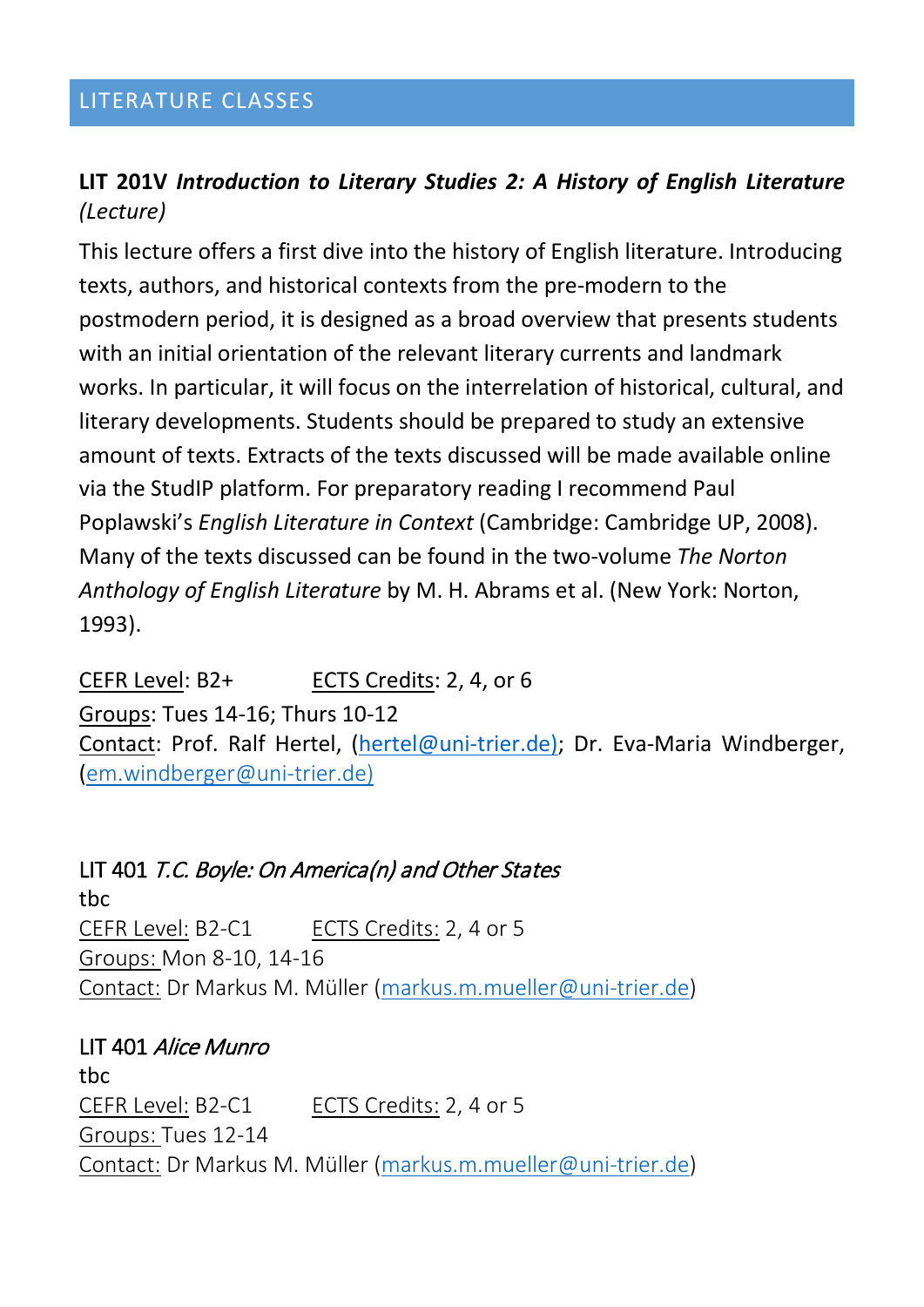# LIT 401 Censorship in Hollywood

In this class, we will be exploring the idea of censorship in art with the help of Hollywood film productions. We will begin with an introduction to film theory, strengthening our understanding of the tools needed to study film texts. With that footing, we will go on to explore the concepts of censorship in literature/film, tracing its historical path from book-burning to theatre walkouts, looking at it from a variety of angles and motivations, from statemandated censorship to self-censorship, from morally/religiously motivated censorship to capitalist agendas, from the history of censorship to future developments. Our primary literature will be film texts of various kinds, which you will need to get a hold of during the semester.

Please be aware that because of the nature of our seminar's topic (censorship), some of these film texts might include potentially triggering content. Proper warning will be given about the primary texts to which this applies.

CEFR Level: B2-C1 ECTS Credits: 2, 4 or 5 Groups: Weds 16-18 Contact: Amanda Boyce [\(boyce@uni-trier.de\)](mailto:boyce@uni-trier.de)

# LIT 401 Contemporary Canadian Literature

Canada is a fascinatingly modern and multicultural country, and this diversity shows in its literature. This seminar proposes to take a closer look at recent Canadian texts, discussing how Canada has been shaped by its literature – and how literature is shaped by Canadian realities. The texts studied in this seminar include, amongst other texts, short stories by Margarete Atwood and Alice Munroe as well as novels by Michael Ondaatje (The English Patient) and Wayson Choy (The Jade Peony). In addition, we will look at the negotiation of contemporary Canadian identity in other media, such as TV series (e.g. Kim's Convenience).

CEFR Level: B2-C1 ECTS Credits: 2, 4 or 5 Groups: Weds 8-10, 10-12 Contact: Prof. Ralf Hertel [\(hertel@uni-trier.de\)](mailto:hertel@uni-trier.de)

#### LIT 401 Early American Short Stories: Irving, Hawthoren, Poe tbc

CEFR Level: B2-C1 ECTS Credits: 2, 4 or 5 Groups: Weds 8-10 Contact: Dr Markus M. Müller [\(markus.m.mueller@uni-trier.de\)](mailto:markus.m.mueller@uni-trier.de)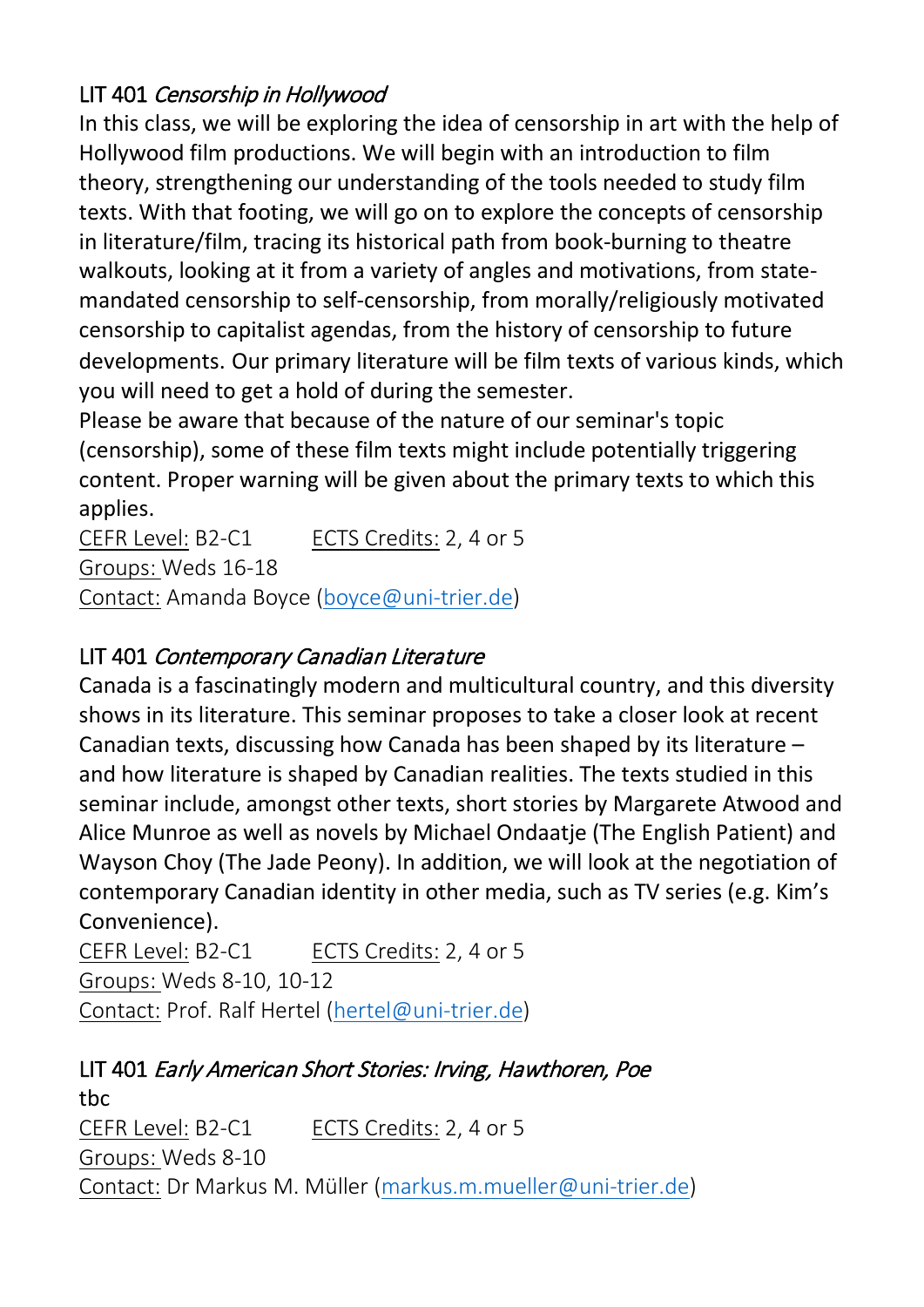# LIT 401 Engaging with Feminist Criticism in Texts and Media: Theories, Representations, Agendas

This course sets out to explore American women's writing from a feminist perspective by analysing poetry, short stories, novels, and films ranging from the late 19th century to today. We are going to read seminal texts of feminist criticism (e.g. by Virginia Woolf, Simone de Beauvoir, Elaine Showalter, Chimamanda Ngozi Adichie, and bell hooks) to build an understanding of its beginnings, its evolution throughout different waves, and its diverse agendas. Looking at North American texts by writers such as Charlotte Perkins Gilman, Kate Chopin, Sylvia Plath, Alice Walker, and Rupi Kaur, we are going to investigate and discuss the representation of women's identities, communities, diversity, and the multifaceted dynamics of dominance, oppression, and self-empowerment.

Disclaimer: Several of the texts on our reading list contain depictions of mental illness and forms of violence, both physical/sexual and psychological. CEFR Level: B2-C1 ECTS Credits: 2, 4 or 5 Groups: Weds 10-12 Contact: Dr Eva-Maria Windberger [\(em.windberger@uni-trier.de\)](mailto:em.windberger@uni-trier.de)

# LIT 402V Basic Survey of American Literature and Culture: American Modernism

This survey lecture class will provide basic insights into  $20<sup>th</sup>$ -century American literature and culture. It will focus its investigation through close readings of selected American poems. We will discuss the historical roots of modern American culture, but will also debate the contemporary significance of the issues raised in the texts. Each poem will be set within the cultural, social, and gender context of its period.

CEFR Level: B2-C1 ECTS Credits: 2 or 4 Groups: Mon 16-18 Contact: Prof. Gerd Hurm [\(hurm@uni-trier.de\)](mailto:hurm@uni-trier.de)

# LIT 402V Basic Survey of Canadian Literature and Culture

Proceeding more or less chronologically, this lecture course will chart the major steps of the history of Canada and its various manifestations on cultural as well as literary terrains, across the relevant genres, and often in relation to the big neighbour, the United States. What will emerge is a portrait of settlement and